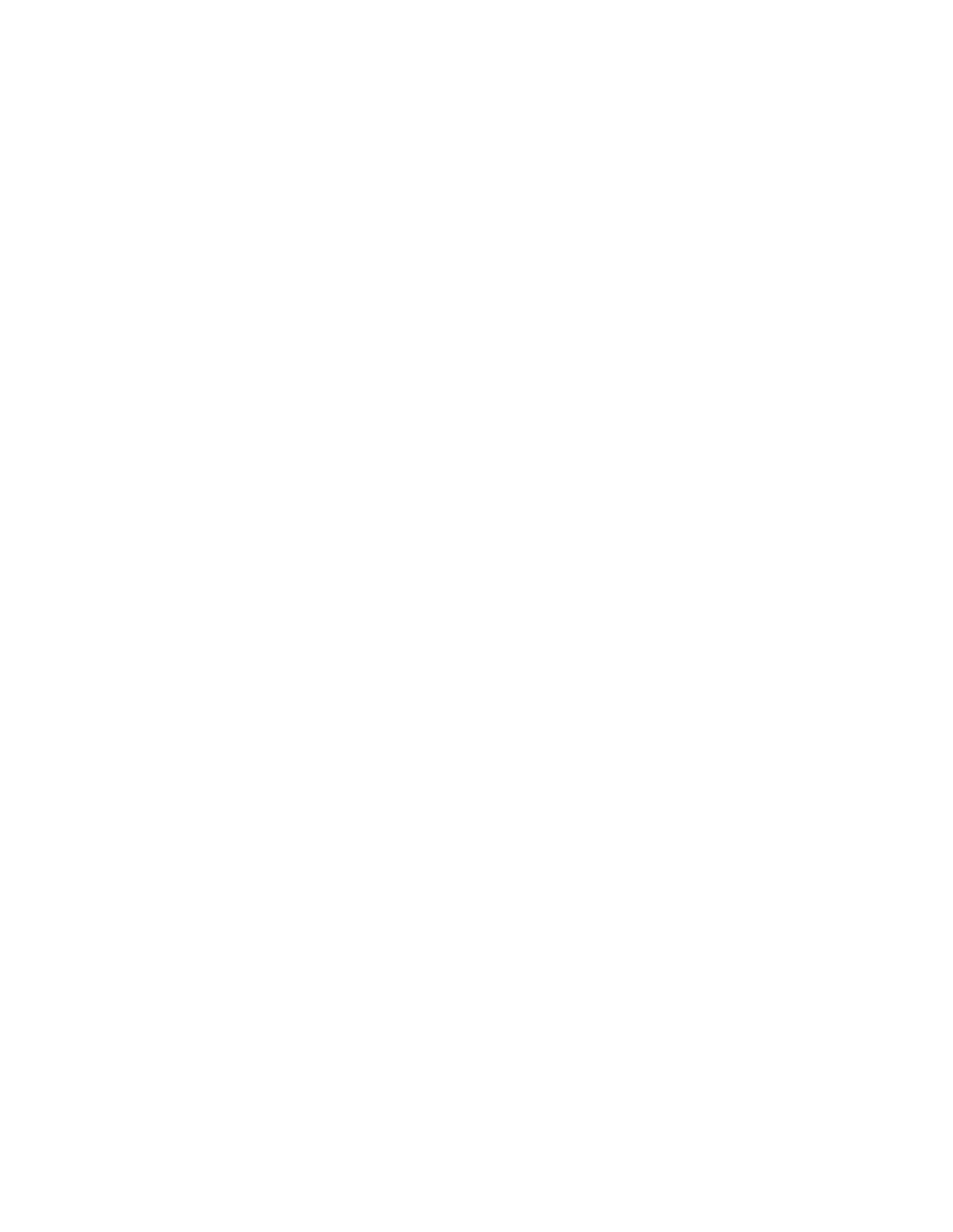#### PUBLIC NOTICE

Notice is hereby given that the Town of Huachuca City, Arizona will receive sealed proposals for HURF CONSTRUCTION PROJECTS from November 12, 2019 until 4:00 P.M., local time, Friday, December 6, 2019, when they will be opened by the Town Manager's office and Town Clerk's office.

All proposals must be directed to the following address: Town Clerk, Town of Huachuca City, 500 N. Gonzales Blvd, Huachuca City, Arizona 85616, or hand delivered to the Town Clerk's Office at the same address. All proposals shall be clearly marked "HURF CONSTRUCTION PROPOSAL FOR THE TOWN OF HUACHUCA CITY" on the lower left hand of the sealed envelope.

The Town is not responsible for the pre-opening of, post opening of or the failure to open a proposal not properly addressed, submitted or identified.

Scope of work may be obtained from the Town Manager's Office, at the address named above, Monday through Friday, 8:00 A.M. through 5:00 P.M.; phone # (520) 456-1354, fax # (520) 456-2230 or email [jcollins@huachucacityaz.gov.](mailto:%20jcollins@huachucacityaz.gov)

The Town Manager of Huachuca City reserves the right to reject any and/or all proposals or accept the proposals which they deem are in the best interests of the Town. Proposals received after the time specified shall be returned unopened.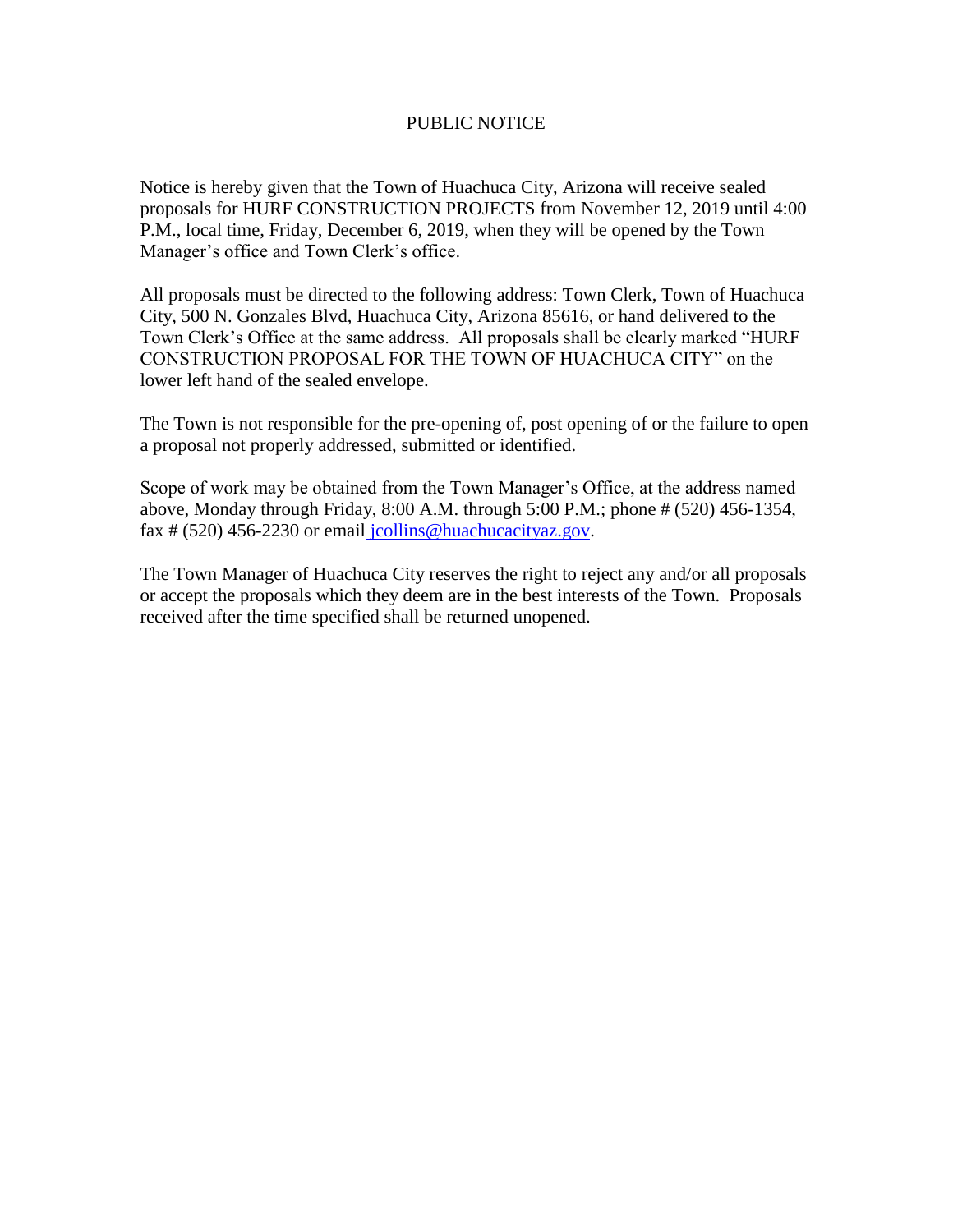## **Request for Proposals (RFP) for HURF Construction Projects for the Town of Huachuca City, Arizona**

## **1. Summary Statement of Work**

- 1.1 The Town of Huachuca City, Arizona (Town) is soliciting proposals for the upcoming HURF Construction Projects.
- 1.2 The Town is planning to award one (1) contract (Contract).
- 1.3 The Town can select which of the HURF Construction Projects it chooses to complete. Contractor should quote a price for completion of all projects, and a quote per project.
- 1.4 All contractor quotes must be guaranteed 90 days from December 6, 2019.
- 1.5 Town is anticipating award of the Contract in December 2019.
- 1.6 See list of contracted projects for project specifications.

## **2. General Information and Instructions to Proposers**

- 2.1 The Town Clerk will maintain the original documents, related terms and conditions, Exhibits, and all other attachments, in an archival copy. Any modification of these, In the proposer's submission, are grounds for immediate disqualification.
- 2.2 The Town of Huachuca City is located on Arizona Hwy 90 approximately 55 miles southeast of Tucson, Arizona. The Town is located at an elevation of 4,400 feet. It has mild winters (rarely gets below freezing), and warm summers (gets above 100). There are two rainy seasons (in the summer from July through Sept and the winter from January through March). The Town has a residential population of approximately 1783. The Town has a commercial Sector which mainly retail trade. This biographical information is provided for background purposes only; each proposer must verify whatever information it deems important before submitting a proposal to perform the requested scope of work.
- 2.3 The planned schedule for this RFP is:
	- November 12 Issue the RFP
	- November 24 Questions/Inquires due by 10AM MST
	- December 6 Proposals to be received by 4 PM MST in the Town Clerk's Office.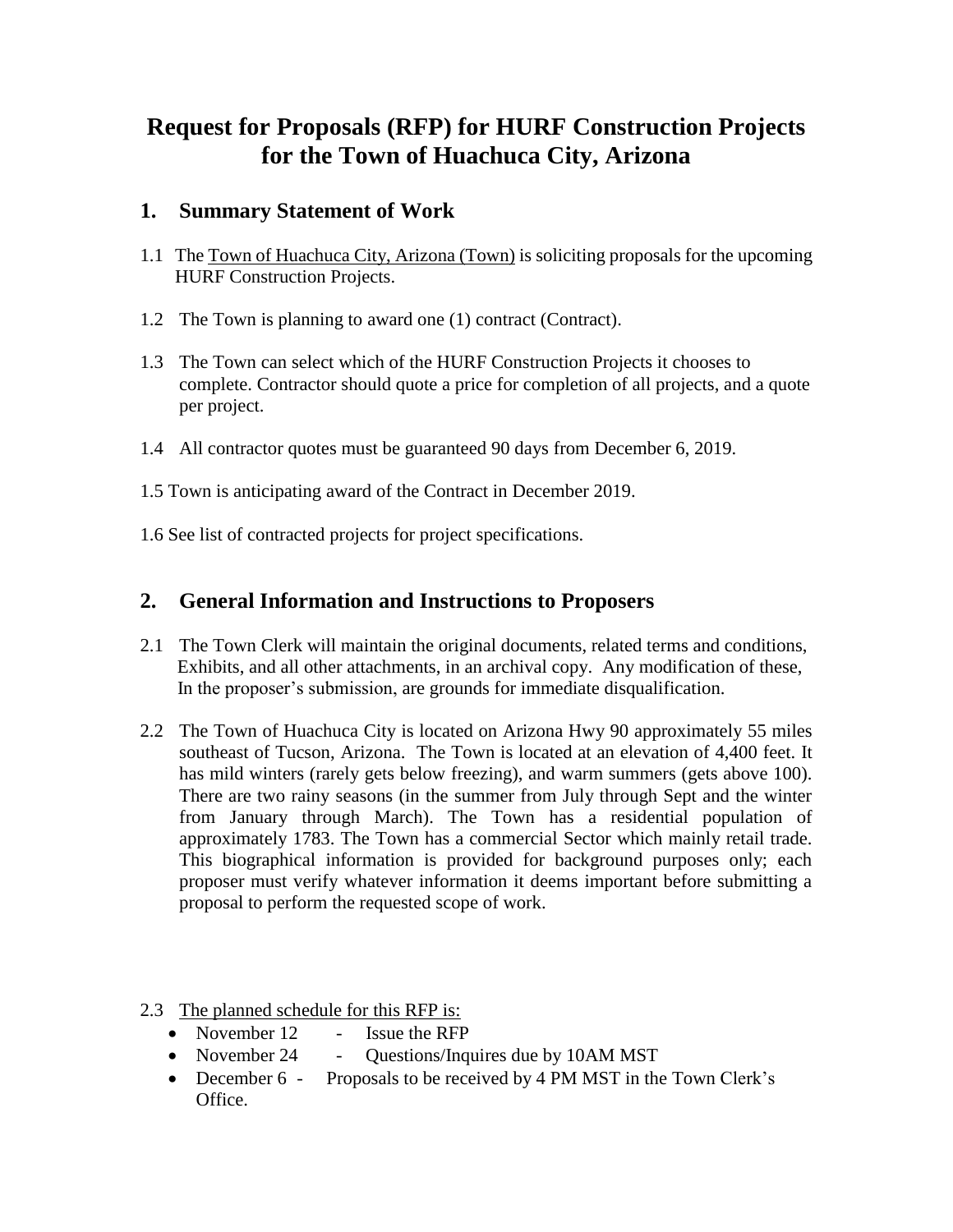- December 12- Town Council selects winning bidder & selects HURF projects to be completed
- December 13 Winning bidder notified
- December 18 Scheduling of Town projects with Town Manager/Contractor
- 2.4 It is the proposers' responsibility to fully understand the RFP, contract, any associated documents, and any responses to inquires made to the proper official of the Town. The Proposers should study the materials, ask questions of the appropriate Town Official, and consult such experts as they may deem necessary to assist in gaining such understanding. The Town reserves the right to disqualify any proposer who demonstrates less than such understanding. Further, the Town reserves the right to determine, at its sole discretion, whether the proposer has demonstrated such understanding. Related to this, the Town reserves the right to cancellation of award, if award has been made. Such disqualification and/or cancellation shall be at no fault, cost, or liability whatsoever to the Town.
- 2.5 All information and responses to questions made by the Town is offered in good faith. Individual items are subject to change at any time. The Town is not responsible or liable for any use of information, or for any claims attempted to be asserted there from.
- 2.6 No verbal communication will be effective unless confirmed in writing by the specified Town Official in charge of managing this RFP.
- 2.7 The Officials in charge of interfacing with Proposers are the Town Clerk, Janine Collins and Town Manager Matthew Williams. Their contact information is as follows:

Town of Huachuca City

Town Clerk, Janine Collins 500 N. Gonzales Blvd Huachuca City, AZ 85616 520-456-1354 Work 520-456-2230 Fax [jcollins@huachucacityaz.gov](mailto:jcollins@huachucacityaz.gov) 

Town Manager, Matthew Williams 500 N. Gonzales Blvd Huachuca City, AZ 85616 520-456-1354 [mwilliams@huachucacityaz.gov](mailto:mwilliams@huachucacityaz.gov) 

2.8 Once this RFP has been issued, Proposers are not to contact any other Town employees/Officials concerning the RFP. Any such contact may result in disqualification. Collusion of the Proposer with other Proposers or employees thereof,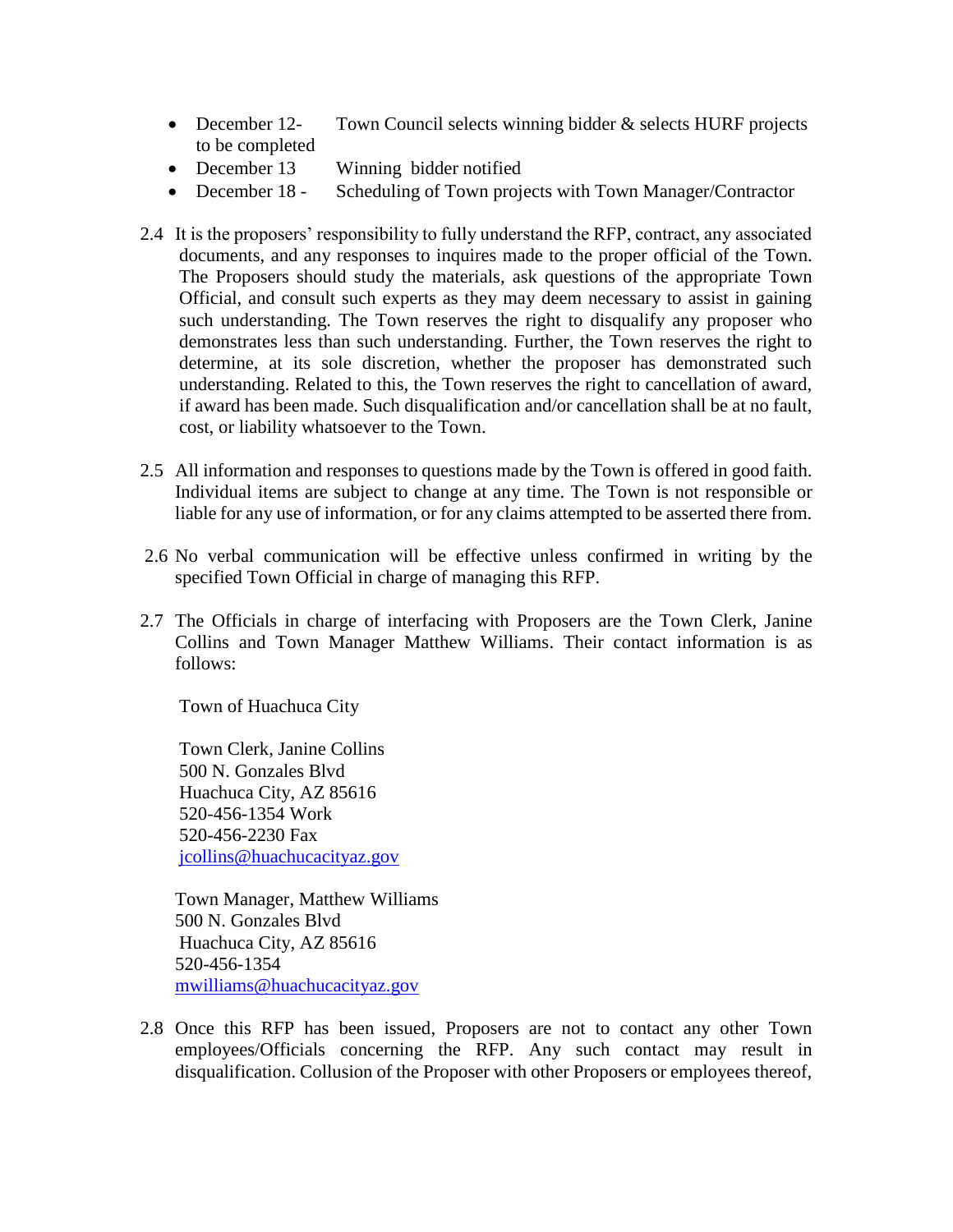or with any employee or Official of the Town is prohibited and may result in disqualification or cancellation of any award of contract made under this RFP.

- 2.9 All questions, communications and inquiries concerning this RFP shall be in writing. Proposers may bring to the Town attention what they feel are errors, omissions, discrepancies, or any other matters which they feel could use clarification. These must be submitted in writing (Hand delivered, e-mail and facsimile are acceptable). Town reserves the right to accept, and incorporate any suggestions as the Town may see fit.
- 2.10 The Town will make a good faith effort to respond to all written documents with a written response within three (3) business days through posting of a notice in the Town Hall, mailing by U.S. Postal Service, posting notice on the Town's web site, and if the Proposers has submitted their e-mail address the responses will be by email. All Proposers who have indicated an interest in this RFP will be supplied the written responses, but the Town cannot assure that it will notify each party interested in submitting a response unless the party notifies the Town of its interest in receiving updates.
- 2.11 The Town will not respond to any request for information or clarification concerning this RFP, which is received after 10 A.M MST November 24, 2019.
- 2.12 Proposers shall submit its price proposals in the format provided in this RFP. Proposers may submit supplemental information to clarify their proposal. Any such supplemental information shall clearly state it is supplemental and shall clearly indicate what is being supplemented. The Town at its sole discretion may accept the information or reject the information. If the supplemental information is accepted and if used as a basis for award of the RFP, such information will be incorporated into the Contract.
- 2.13 Vendor's response to this RFP may not be modified after the Closing date and time. A Town Official may contact any Proposer to seek clarification on the response to the RFP submitted by that Proposer.
- 2.14 The response to the RFP must be properly signed and where required initialed by an authorized representative of the Proposer. Failure to provide signatures and/or initialing may be grounds for disqualification.
- 2.15 The response to the RFP must include the information in Section 4 in the format provided in the RFP. The response must clearly and boldly state information in the format required in this RFP. Supplemental information may be provided on pages which follow the required RFP pages. If supplemental information is provided it should be clearly cross referenced to the required formatted pages, small notations or numbers may be added to the required format to ease cross reference. The Town reserves the right to reject, discount, disallow; without prior notice or contact with the Proposer and without liability of any kind or amount; any or all information that the Town deems overly complex, disorganized, or difficult to evaluate.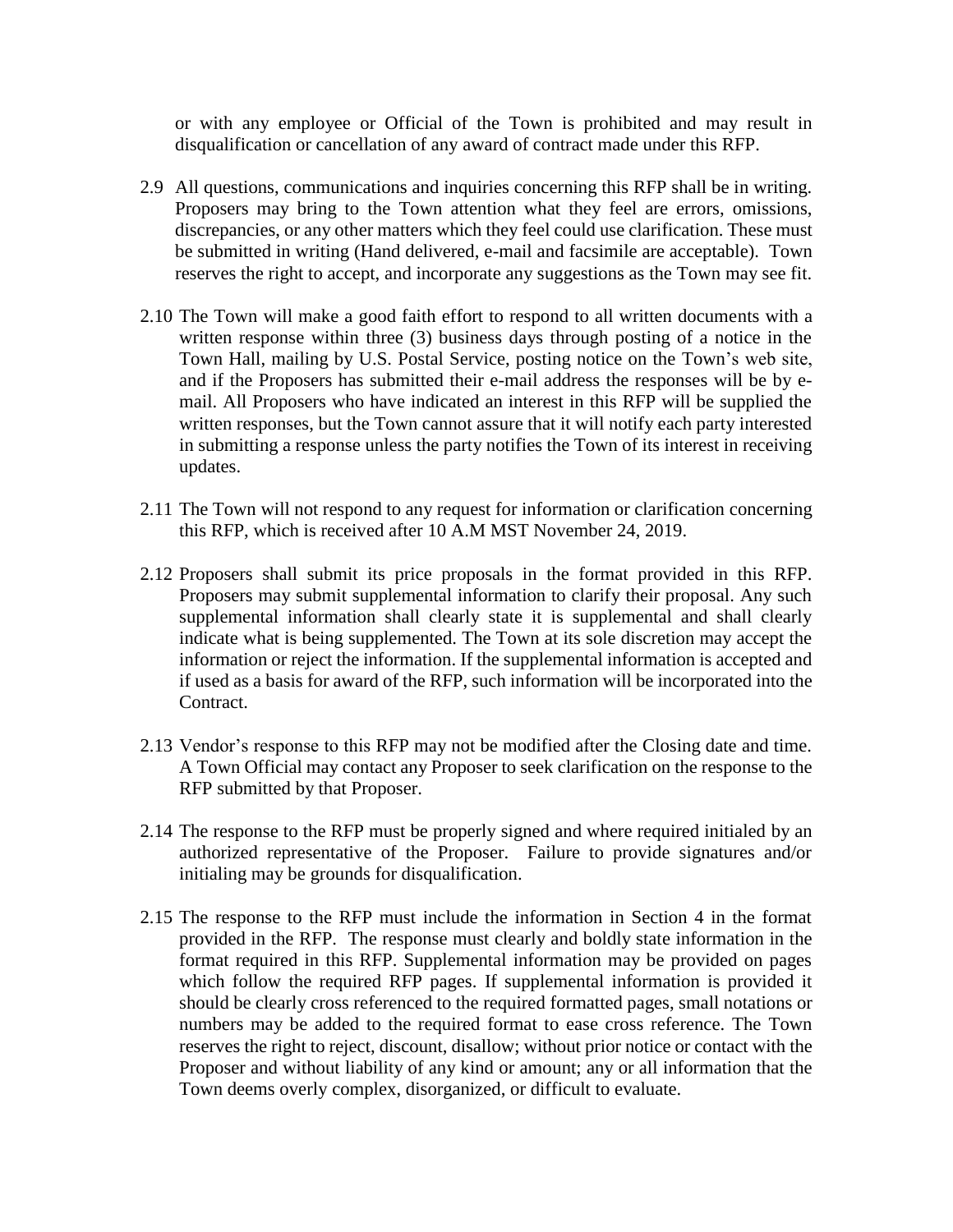- 2.16 Proposals must be received: by the Town Clerk, at 500 N. Gonzales Blvd, Huachuca City, AZ 85616, prior to 4 P.M. MST on December 6, 2019. The Town shall not accept proposals received by Fax or by e-mail. The Town shall at or before the specified time accept all proposals that are properly presented. The Town will allow interested parties to be present at the closing time for accepting proposals. The Town Clerk will open and record the names of all proposers. The Town will make no immediate decision and there will be no disclosure of any information, beyond the name of the proposers, until after the formal notice of award and execution of any contract resulting from this RFP.
- 2.17 Any proposals received after 4 P.M. MST on December 6, 2019 by the Town in response to this RFP will not be opened and will be rejected, and will not be considered by the Town in award of this RFP.
- 2.18 The Town reserves the right to retain or dispose of all proposals submitted in response to this RFP; however, the Town may return the proposal(s) to the Proposer if requested by the Proposer and at no cost or expense to the Town.
- 2.19 Proposals must be submitted in a sealed envelope with the following information clearly marked on the outside of the sealed envelope:

#### **"HURF Construction Projects for the Town of Huachuca City."**

- 2.20 The Town of Huachuca City shall not be liable in any manner or to any extent for any cost or expense incurred by any proposer in the preparation, submission, presentation, or any other action connected with responding to this RFP.
- 2.21 Proposers are to submit **three (3) identical copies** in a single sealed envelope.
- 2.22 Proposals shall be valid for a period of at least ninety (90) days after 4 P.M. December 6, 2019; to permit: evaluation, consideration, award, and contract execution of the proposals.
- 2.23 The Town intends to contract with one (1) company for multiple HURF construction projects. The Town reserves the right to terminate this RFP process at any time up to the time of contract signing, without prior notice and without liability of any kind or amount. Additionally, the Town reserves the right to commence at anytime a RFP process seeking the same or similar services.
- 2.24 The Town may accept or reject any proposal, in part or in its entirety, if the Town determines in its sole discretion that such proposal contains errors, omissions, or other problematic information. The Town may decide upon the materiality of such errors, omissions, or other problematic information.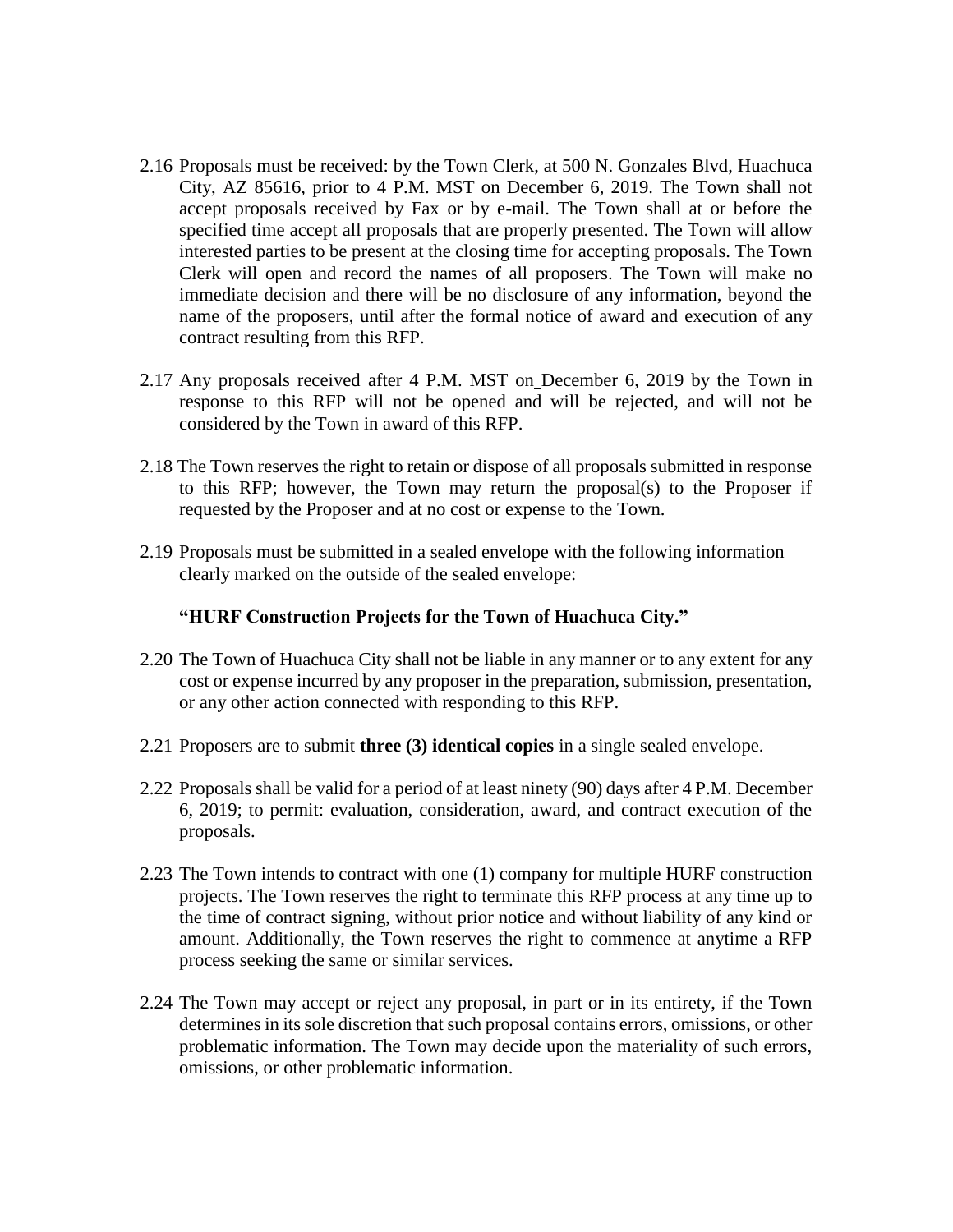- 2.25 The Town reserves the right to review the proposer's capability to deliver the services presented in the RFP. The City may use information submitted by the proposer and such other relevant information the Town may obtain. The Town retains the sole right to make the decision on the proposer's capability.
- 2.26 The Town shall evaluate each response to this RFP based upon the information provided in the proposal, other relevant information the Town may acquire concerning the proposal, the ability of the Town to use the methods proposed to satisfy the Town's needs, the format used, pricing, and the advantages to the Town of the Proposal. The Town is under no obligation to select as most advantageous to the City the lowest-priced proposal. The Town shall at a minimum consider; the ability of the proposer to furnish the services in the most advantageous manner to the Town; the demonstrated ability of the proposer to deliver the services based upon actual delivery in other communities; the ability of the proposer to demonstrate the stability to perform during the proposed term of the contract; the cost of performing the services; the ability of the proposer to begin the projects in December 2019; and other pertinent information concerning the capabilities of the proposer. The Town shall evaluate responsive proposals and assign a numeric value to each category, with the maximum value of each category being:

| Category                                                            | Maximum        |
|---------------------------------------------------------------------|----------------|
|                                                                     | Possible Score |
| The ability of the proposer to furnish the services in the most 25  |                |
| advantageous manner to the Town                                     |                |
| The demonstrated ability of the proposer to deliver the services 25 |                |
| based upon actual delivery in other communities                     |                |
| The ability of the proposer to demonstrate the stability to 25      |                |
| perform during the proposed term of the contract;                   |                |
| The cost to the Town of performing the services                     | 50             |
| The ability of the proposer to begin the projects in December       | - 25           |
| 2019                                                                |                |
| Other pertinent information concerning the capabilities of the 10   |                |
| proposer                                                            |                |

The proposal with the best value to the Town will be identifying the highest combined, aggregated scoring proposal.

- 2.27 The Town reserves the right to communicate with proposers during the evaluation process to clarify information submitted in their proposal(s).
- 2.28 The Town reserves the right to clarify any information in any responsive proposal, including clarifying details; resolving minor differences and errors; receiving assurances from the proposers; and other minor details.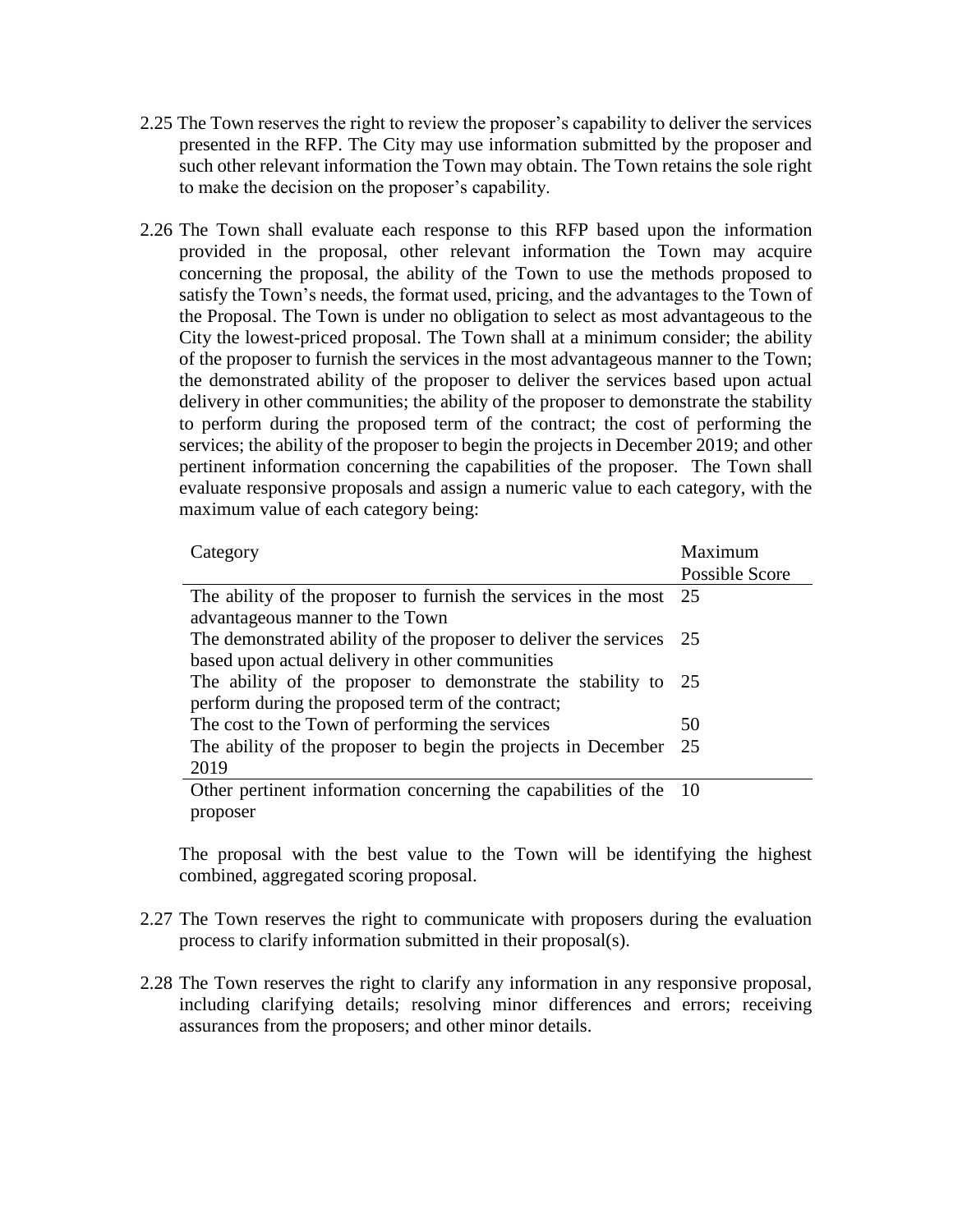- 2.29 After the award and execution of the contract resulting from this RFP, the proposals become a matter of public record and are available for review during Town's regular business hours.
- 2.30 In the event of any conflict between any documents involved in the RFP process, the order of precedent shall be: Contract, RFP, and written response to comments and suggestions by the Town, and the response to the RFP by the proposer.
- 2.31 The Successful Proposer will be required to execute a contract with the Town according to its standard terms and conditions, a copy of which are available from the Town upon request.

## **3. Scope of Work, Requirements, Pricing, Miscellaneous**

- 3.1 This section identifies specific requirements that must be met by the Proposer in their response to the RFP. Unless specifically indicated in writing the Proposer is providing assurance to the Town that the Proposer can provide the service as indicated. If the Proposer cannot offer the service, the Proposer must specifically state it cannot provide the service and the Proposer must indicate how it would contemplate the service would be delivered by another party. Additional pages may be provided; if additional pages are provided, they shall cross reference with the numbered sections below and be individually numbered pages.
- 3.2 The Successful Proposer will provide all labor, supervision, training, tools, and equipment to complete all of the Town selected projects in the HURF RFP.
- 3.3 The Successful Proposer will obtain and maintain a business licenses within 14 days of notification of potential award of Contract.
- 3.4 The Successful Proposer realizes that Town Council may select to do one, some or all of the HURF projects listed.
- 3.5 The Successful Proposer will provide information including names, addresses and contact telephone numbers of at least three (3) other communities under which the Proposer has recently completed similar projects.
- 3.6 Contractors must provide a quote for all of the projects listed below. Note: Quotes should be listed per project. Contractor should all provide a price to complete all the projects, should all projects be selected. See projects listed below:

#### **1. Project Case #2019-1**

Project Location: South side intersection of Howard & McCray Streets Project Description: Remove & Repave

1. Saw cut, remove, and haul away approximately 1,122 square feet (34'x33' area) of distressed asphalt from intersection 2. Scarify, condition, grade, and compact base material.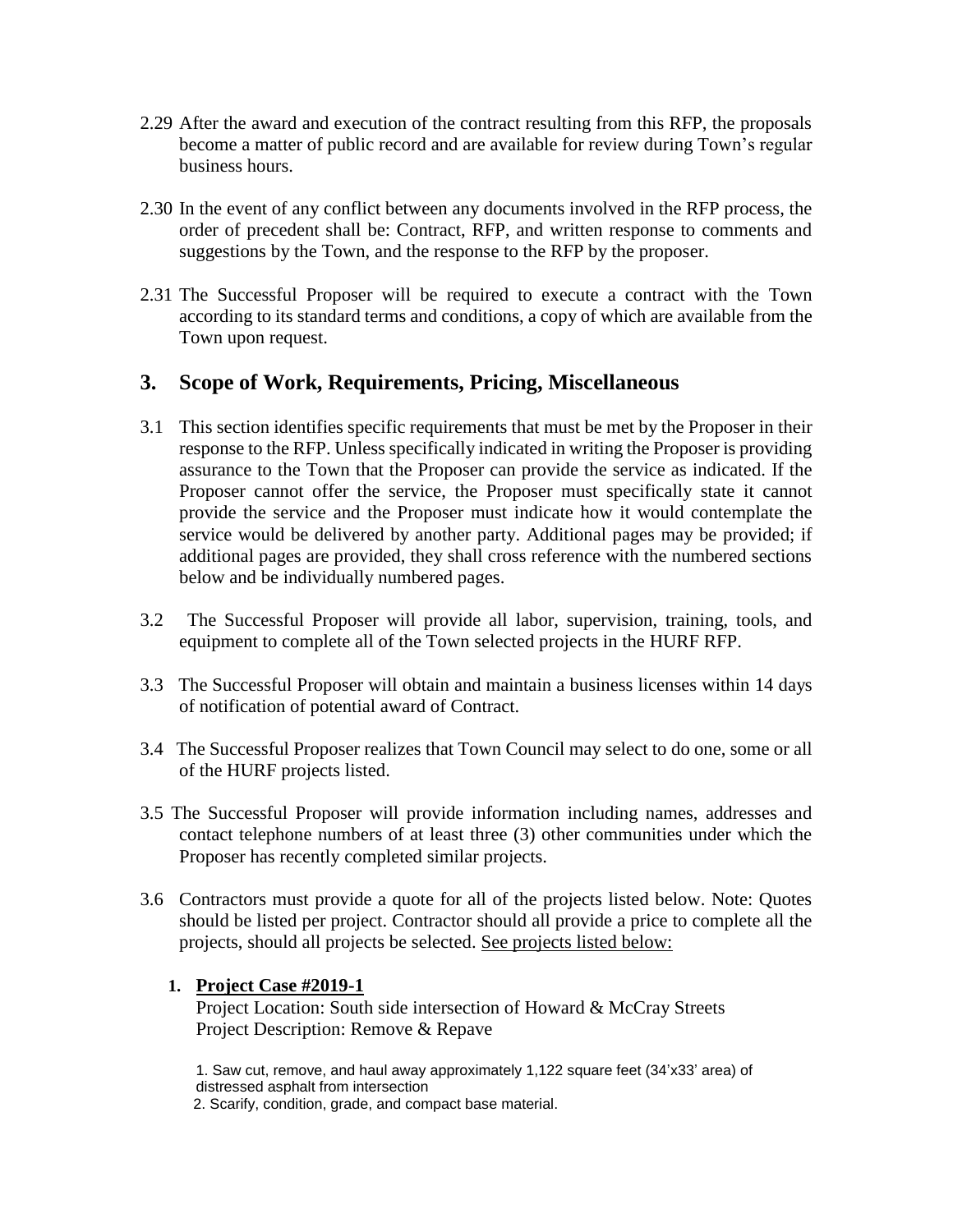3. Import, condition, grade and compact up to 5 tons of AB.

4. Apply tack oil to vertical abutments as necessary.

5. Pave approximately 1,122 square feet to an average compacted depth of 2" with  $\frac{1}{2}$ " hot mix asphalt

6. Compact the asphalt with one or more steel drum rollers.

7. Clean up any debris resulting from the above operations.

8. Include traffic control

#### **2. Project Case #2019-2**

Project Location: Behind Huachuca City Fire Station

Project Description: Remove & Repave

1. Saw cut, remove, and haul away approximately 3,010 square feet of distressed asphalt.

2. Grade, condition and compact the existing base material.

3. Apply tack oil to vertical abutments as necessary.

 4. Pave approximately 3,010 square feet to an average compacted depth of 2" with 1/2" hot mix asphalt.

5. Compact the asphalt with one or more steel drum rollers.

6. Clean up any debris resulting from the above operations.

#### **3. Project Case #2019-3**

Project Location: Skyline Drive

#### Project Description: Remove and Repave section of Skyline leading to landfill entrance

- 1. Saw cut, remove, and haul away approximately 840 square feet of distressed asphalt.
- 2. Grade, condition and compact the existing base material.
- 3. Apply tack oil to vertical abutments as necessary.

 4. Pave approximately 840 square feet to an average compacted depth of 2" with ½" hot mix asphalt.

- 5. Compact the asphalt with one or more steel drum roller
- 6. Clean up any debris resulting from the above operations.

#### **4. Project Case #2019-4**

Project Location: City Hall parking Lot

Project Description: Seal Coating & Crack Filling

1. Clean the area to be seal coated of dirt and debris using brooms and blowers with crackfilling.

 2. Treat the oil-soaked areas with Petro Seal oil spot primer from Sealmaster to improve sealer adhesion.

 3. Apply 1 coat of Polymer Modified Masterseal sealant from Sealmaster to approximately 28,431 square feet at an average application rate of .18 gallons per square yard.

- 4. Restripe per the existing layout.
- 5. Clean up any debris resulting from the above operations.

#### **5. Project Case #2019-5**

Project Location: Huachuca City Library Parking Lot Behind Senior Center Project Description: Remove and Repave small section of parking lot

- 1. Saw cut, remove, and haul away distressed asphalt from 3 areas totaling 274 square feet.
- 2. Grade, condition, and compact base material.

3. Import, condition, grade, and compact up to 2 tons of AB.

4. Apply tack oil to vertical abutments as necessary.

5. Pave approximately 274 square feet to an average compacted depth of  $2"$  with  $\frac{1}{2}$ " hot mix asphalt.

6. Compact the asphalt with one or more steel drum rollers.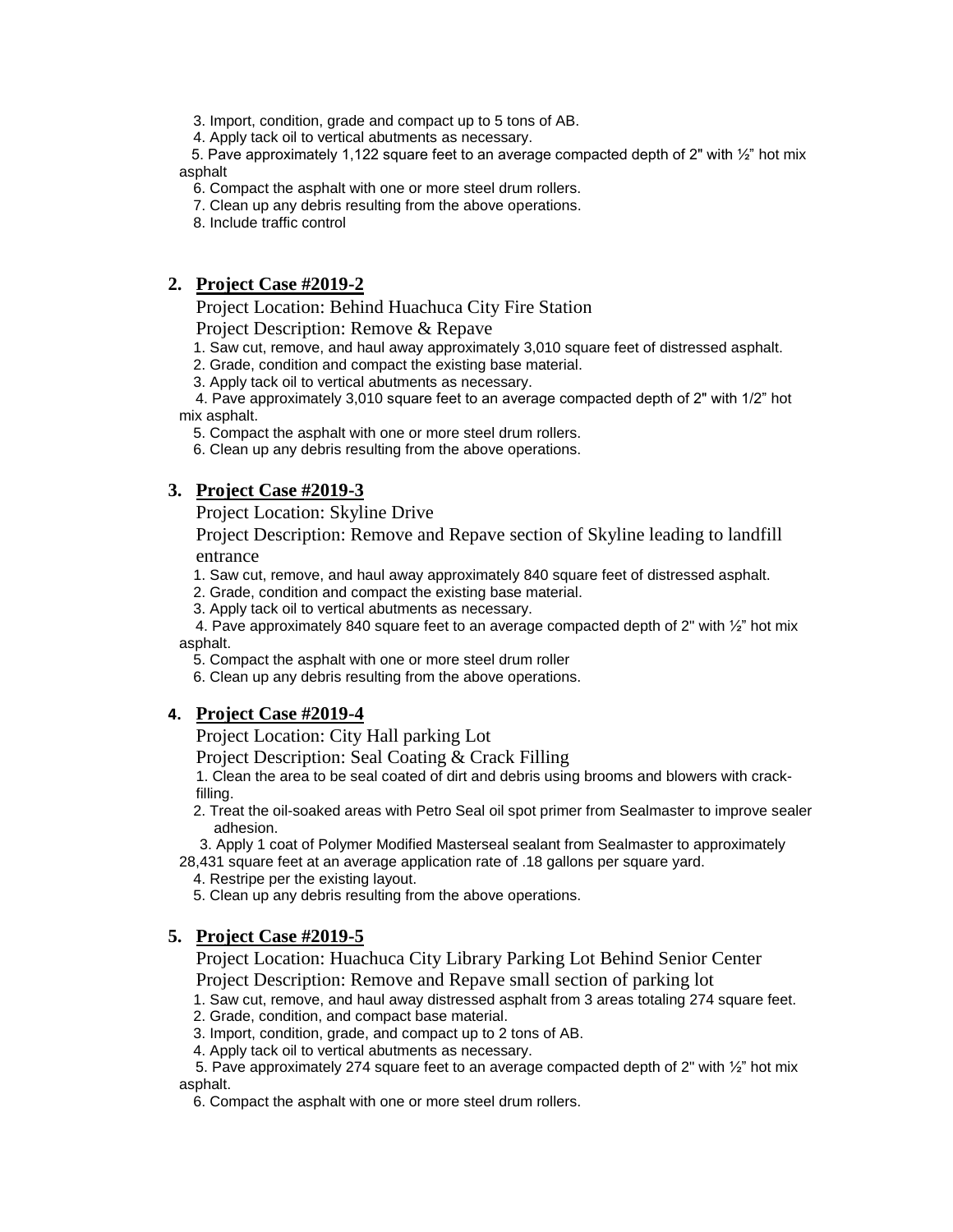7. Clean up any debris resulting from the above operations.

#### **6. Project Case #2019-6**

 Project Location: In front of Huachuca City Library Project Description: Install Parking Lot Drainage Concrete Catch Basin

- 1. Saw cut, remove, and haul asphalt away
- 2. Form and Install 6" concrete catch basin, 40"x40" outside, 28"x28" inside 3,500 PSI mix
- 3. Install steel drain grate that can be removed if needed
- 4. Trench, slope and install 18-inch HDPE drainpipe to drain out on east side with 3' of cover.
- 5. Grade and compact portion of parking with AB base
- 6. Apply tack oil to vertical abutments as necessary
- 7. Pave back portion of parking lot and restripe spaces
- 8. Install grate over end of pipe
- 9. Install 4'x4' Rip Rap at end of pipe.

## **4. Pricing Proposal under this RFP**

4.1 Every Proposer must provide quotes per project and one quote for all projects listed as one cost (if all projects were selected). These quotes must be honored for 90 days from December 6, 2019.

### **5. Miscellaneous Information**

5.1 The Proposer may attach supplemental sheets which provide additional information that the proposer feels may enhance their Proposal. The Town may consider the information provided at the Town's sole discretion. Any such information shall be on separate pages sequentially numbered with a heading indicating "Miscellaneous Information under Section 5 of the RFP for HURF Construction Projects".

#### 5.2 Proposer Information required.

| Company name                                                            |   |  |  |
|-------------------------------------------------------------------------|---|--|--|
|                                                                         |   |  |  |
| Name of Contact person for questions of information concerning this RFP |   |  |  |
|                                                                         |   |  |  |
|                                                                         |   |  |  |
|                                                                         | ∗ |  |  |
| $*$                                                                     |   |  |  |
|                                                                         | ∗ |  |  |
|                                                                         |   |  |  |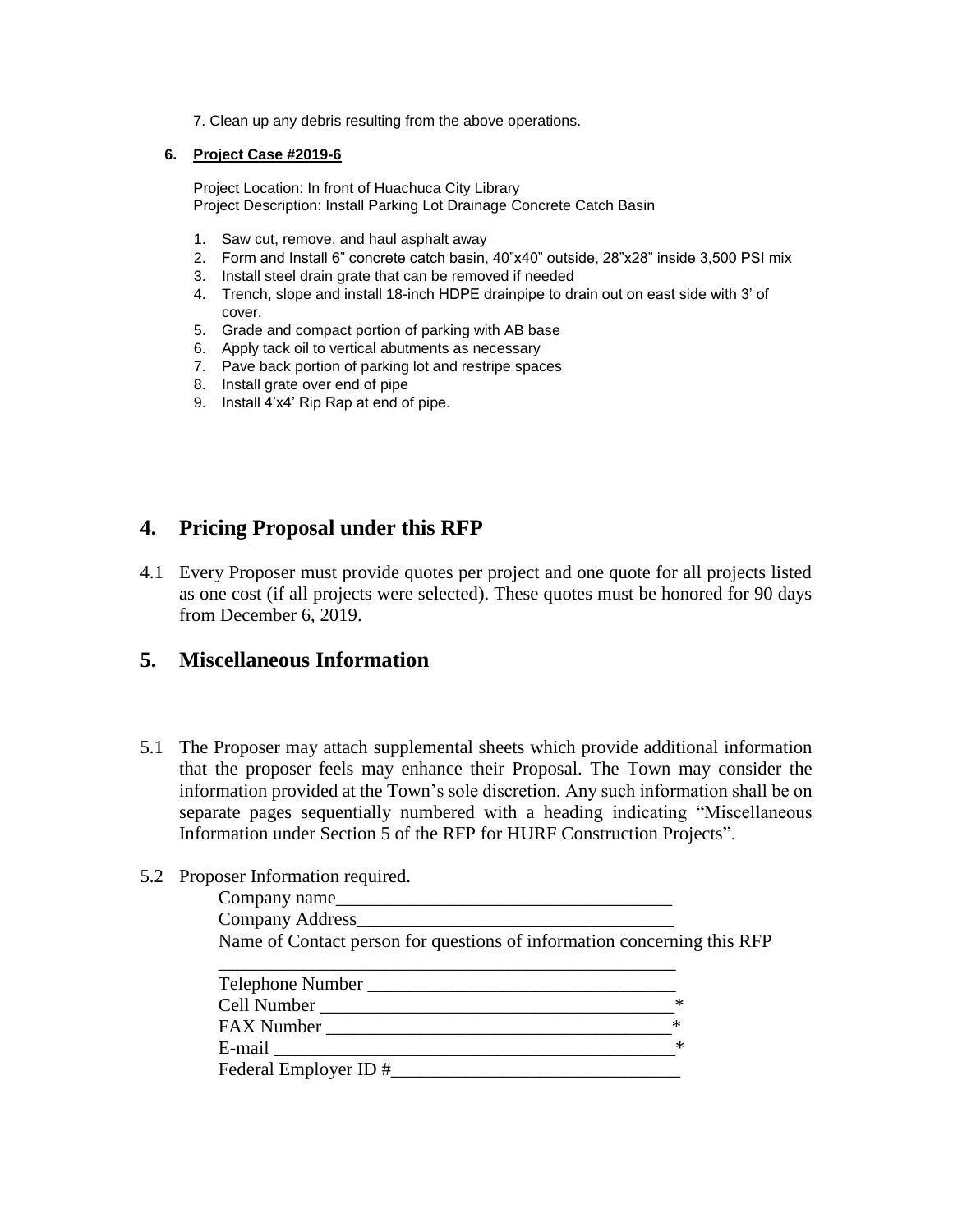\*Optional Items

- 5.3 List any pending bankruptcies, Legal actions filed by other Governmental Agencies, any Breach of contract actions by Governmental Agencies.
- 5.4 The attached Certification of Proposal must be attached to the returned proposal. This document attests to the Proposers awareness and agreement to the content of this RFP and all accompanying provisions.
- 5.6 Proposer is required to be aware of, familiar with, and comply with all Federal, State, County, and City laws, Ordinances, Regulations, Rules, and Policies which may relate to this RFP.

## **Certification of Proposal**

This Proposal is submitted in response to the Request for Proposal for HURF Construction Projects issued by the Town of Huachuca City, Arizona.

The undersigned is a duly authorized Officer of the Proposer and hereby certifies and agrees that **Agrees** to be bound by the content of the RFP and agrees to comply with its terms, conditions, and provisions in the event of an award. The proposal shall remain in effect for a period of not less than ninety (90) days from the deadline for Proposals to be received in the Town Clerk's Office.

The undersigned certifies that to the best of his/her knowledge:

there is no officer or employee of the Town of Huachuca City who has, or whose relative has, any substantial interest in any contract award subsequent to this RFP.